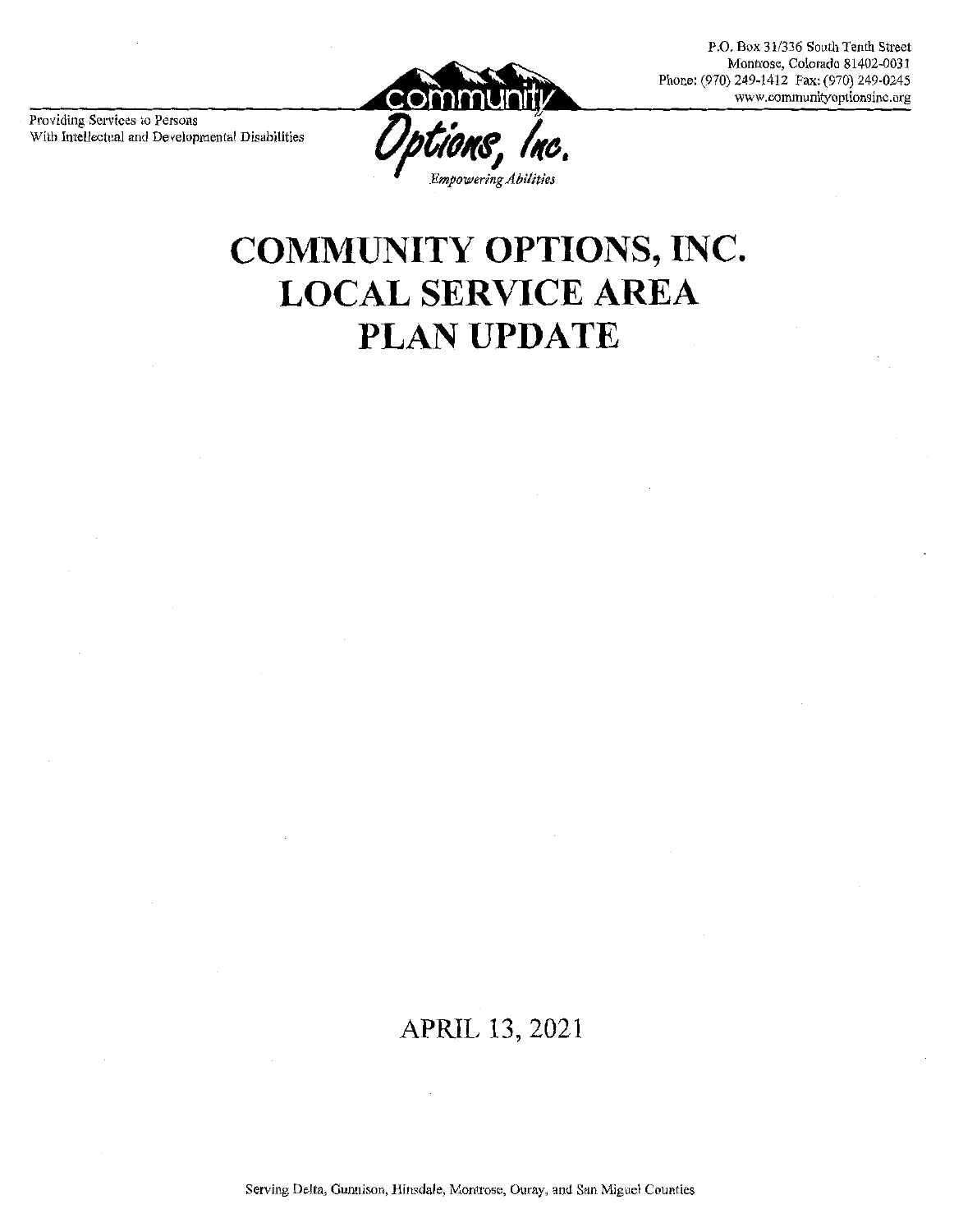# **LOCAL SERVICE AREA PLAN UPDATE MISSION STATEMENT**

The mission of Community Options, Inc. is to assure the provision of services and supports to people for the six counties of Region 10 who meet the definition of having a developmental disability. These services and supports are designed to enable the people served to:

- 1. Uncover and develop the unique gifts each has, so as to be able to more fully contribute to their family, their community, and society at large.
- 2. Establish and develop meaningful relationships throughout their community.
- 3. Enhance their capacity to make choices and learn from the consequences of their choices.
- 4. Enjoy life to the fullest.

#### **AGENCY VALUES**

Community Options believes that:

Everyone has something to contribute.

Everyone needs meaningful relationships.

People deserve the dignity of making choices.

Life is meant to be enjoyed.

## AGENCY ACCOMPLISHMENTS

- Provided quality Case Management/Service Coordination and a broad array of services and supports to over 400 area citizens with intellectual and developmental disabilities and, in some cases, their families.
- Re-designated as a Community Centered Board (CCB).
- Developed and successfully implemented strategies related to the COVID-19 pandemic that were highly effective in keeping the people we support and our staff healthy and safe.
- Continued Case Management Redesign efforts with HCPF, Alliance, and other CCBs to bring Colorado into compliance with Conflict Free Case Management requirements, and began facilitating a series of meetings with the Delta and Montrose County SEPs related to the future provision of Case Management services.
- Continued a leadership role with HCPF officials and other rural/frontier CCBs regarding the attrition of HCB-DD enrollments in rural areas that is impacting statewide access to services. Developed and submitted a proposal to HCPF to allocate new HCB-DD waiting list enrollments based on each service area's percentage of state population. That proposal was approved by CMS and implemented by HCPF effective July 1, 2020. Unfortunately however, there were not sufficient new enrollments allocated by the General Assembly for the new process to be triggered.
- Continued efforts to bring Colorado and Community Options into compliance with the HCBS Final Settings Rules.
- Continued providing Person Centered Thinking training to an ever-increasing number of employees and community partners.
- Continued efforts to expand the provider choices available for people receiving services and their families, including the addition of Touch of Care, MLS Senior Service, Roots LLC, and Over the Rainbow Behavioral Services. There are now over 30 Program Approved Service Agencies with program approval in our area, but very few of them actually provide any services. In addition to Community Options and those mentioned above, those service agencies actually providing services in our area are Mosaic, Six Points, Ariel Clinical Services, Behavioral Services of the Rockies, and a wide array of EI and CES providers and independent contractors.
- Continued positive relationship and partnering with the Arc of West Central Colorado.
- Participated in the virtual Alliance Summit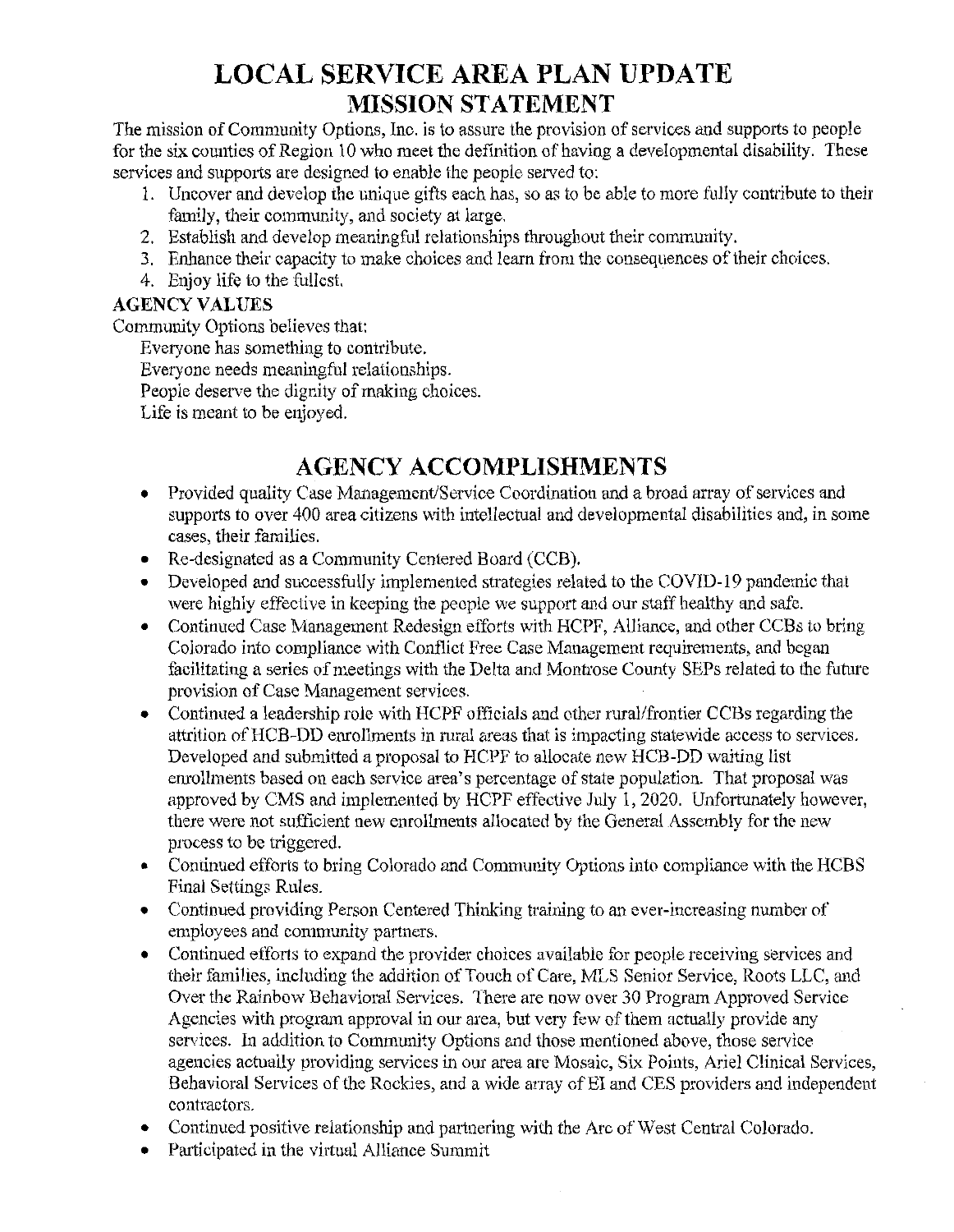Community Options Plan Update-2021 Page Two

- Participated in regular virtual meetings with Senator Coram and Representative Catlin  $\bullet$ providing legislative updates.
- Maintained positive working relationships with local offices of the Division for Vocational Rehabilitation (DVR), the Departments of Health and Human Services, Mid-Western Colorado Mental Health Center, the Arc, local school districts and BOCES, hospitals and medical providers, law enforcement, and transportation providers.
- Maintained positive relationships with Joint Budget Committee (JBC) members and other legislators, as well as local elected officials.
- Submitted successful applications and grant requests for a broad array of COVID-related funding, including a PPP loan.
- Worked successfully with HCPF, the JBC, and the General Assembly to secure additional short-term funding to stabilize programs and operations utilizing under expenditures related to COVID occupancy and other restrictions.
- Continued membership in the Alliance Government Relations Advisory Committee of  $\bullet$ Excellence (GRACE) providing leadership on legislative issues, as well as membership and leadership in several other committees.
- Held a highly successful virtual 48th Annual Meeting with an informative Keynote Address by  $\bullet$ State Representative and Joint Budget Committee member Julie McCluskie, and a recorded performance by the unified musical/dance group "Joyful Sounds".
- Participated as a featured presenter in a virtual Town Hall focused on disability-related issues  $\bullet$ with Senator Michael Bennet.
- Successfully completed all Deliverables required by our contract with HCPF.  $\bullet$
- Updated and revised HRC processes to meet new requirements, responsibilities, and oversight.  $\bullet$
- Continued efforts to effectively capture available revenues, including implementation of new  $\bullet$ funding methodology related Targeted Case Management (TCM) and CCB functions, and Medicaid and insurance reimbursements for EI services, as well as the new State General Fund allocation and billing methodology implemented in FY 21.
- Continued to post all required information on our website and meet all other transparency requirements related to SB-038.
- Continued successful fund-raising activities including obtaining a second grant award through the Colorado Dept. of Transportation that enabled us to purchase two more new vans to help replace some of our aging fleet.
- Following the decision to close Community Options' Glencoe Group Home, facilitated the process to transition the residents into other residential placements.
- Continued efforts of our Public Relations/Fund Raising Committee of the Board of Directors, including a successful campaign to raise sufficient funds to cover the local match component of our CDOT grant.
- Formed an Executive Search Committee of the Board of Directors and initiated efforts to recruit a replacement for retiring Executive Director Tom Turner.
- Participated in regular Community Needs Forums related to community response to the COVID-19 pandemic facilitated by Montrose County Commissioner Sue Hansen.
- Facilitated a successful mail-in Satisfaction Survey/Public Forum question aire process through which we acquired input from 71 people.
- Continued a monthly column in the *Montrose Daily Press* highlighting our agency and promoting awareness of issues related to persons with disabilities, and also had several other feature articles related to our agency and services.
- This year for the first time, sponsored a spot on public radio KVNF.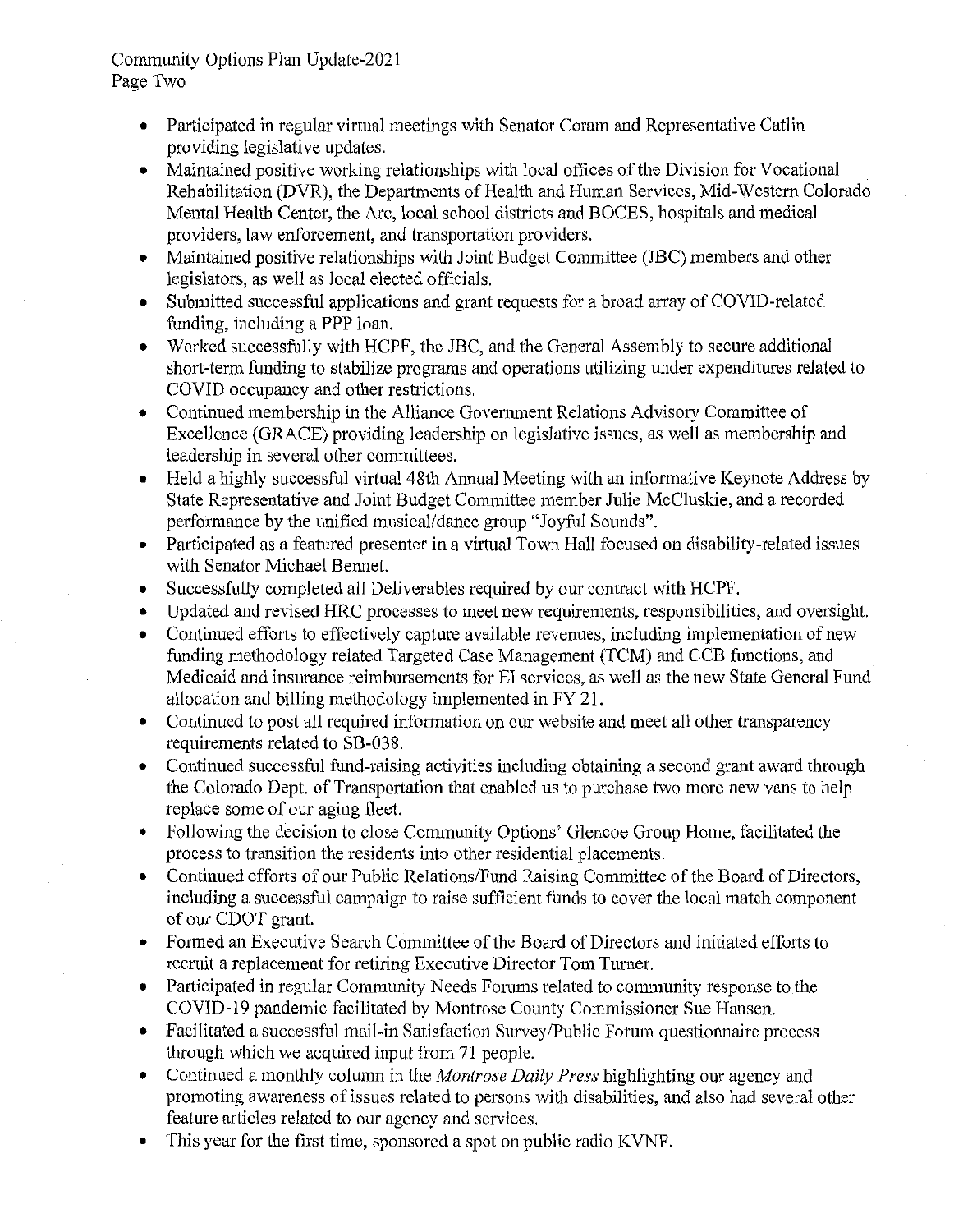Community Options Plan Update-2021 Page Three

- For the 15th consecutive year, co-hosted a successful and well-attended fund-raising event, Mountainfilm on Tour, in collaboration with the Uncompahgre Valley Alliance. For the first time, this event was held virtually online.
- Continued efforts to examine and modify service models in an effort to identify efficiencies and cost-effective strategies to promote long-term viability.
- Continued collaborative relationships with the Montrose High School National Honor Society and Key Clubs, the All Saints Episcopal Church, a therapy dog group, and a wide variety of community volunteers, and will hopefully re-initiate these activities when it is safe and prudent to do so.
- Continued publication of an informative quarterly agency newsletter.
- Continued efforts focused on work safety and risk management that resulted in maintaining our Cost Containment Certificate.
- Continued efforts to update and enhance technologies and systems capacities, transportation capacities, and facility upkeep and maintenance as revenues have allowed.
- Maintained all necessary information to continue participation on the ColoradoGives.org website, enhancing our visibility and transparency and allowing us to continue participation in Colorado Gives Day. We also continued participation in Telluride Gives Day.

## **IDENTIFIED NEEDS OF ELIGIBLE PERSONS**

• **Need:** The world and our work have changed dramatically over the past year in response to the COVID-19 pandemic. So the over-riding need is for the people we support and our staff to stay safe and healthy. **Plan to Address:** The details of the plan were submitted to HCPF in our Business Continuity Plan. In order to implement that plan and on-going revisions, we attended an endless array ofHCPF and CDPH&E webinars, underwent successful CDPH&E Infection Control Surveys, and continued the work of our COVID Preparation and Response (CPR) Team that meets at least weekly to address new information, new issues and new concerns. The Team includes Case Management, Residential and Day Program staff, Nursing, HR, Business Office, and CCB Administrative representation, and is chaired and facilitated by our Safety Advisor.

Assuming that the world gets back to something at least resembling our previous "nonnal", the following needs of people eligible for services in our area present themselves:

- **Need:** To finally address the ever-growing waiting list of people needing and wanting HCB-DD services. **Plan to Address:** The collaborative effort led by Alliance to End the Wait had gained significant momentum prior to the COVID pandemic that tanked the economy. We will resume those efforts in future, hopefully better times.
- **Need:** To address the shrinking service capacity and availability related to the on-going attrition ofHCB-DD enrollments. **Plan to Address:** We will continue in a leadership role in working with HCPF and other rural/frontier CCBs and service agencies to develop strategies to stabilize service capacity and availability in those areas.
- **Need:** To continue providing and developing a wide array of quality services and supports in accordance with people's needs and choices, and with our mission and values. **Plan to** Address: We will continue working with both internal and external provider agencies to encourage growth and development of quality services and supports. This includes continued efforts at recruitment and retention of residential and day program staff, therapy providers, host home providers, and respite providers, all of which are needed.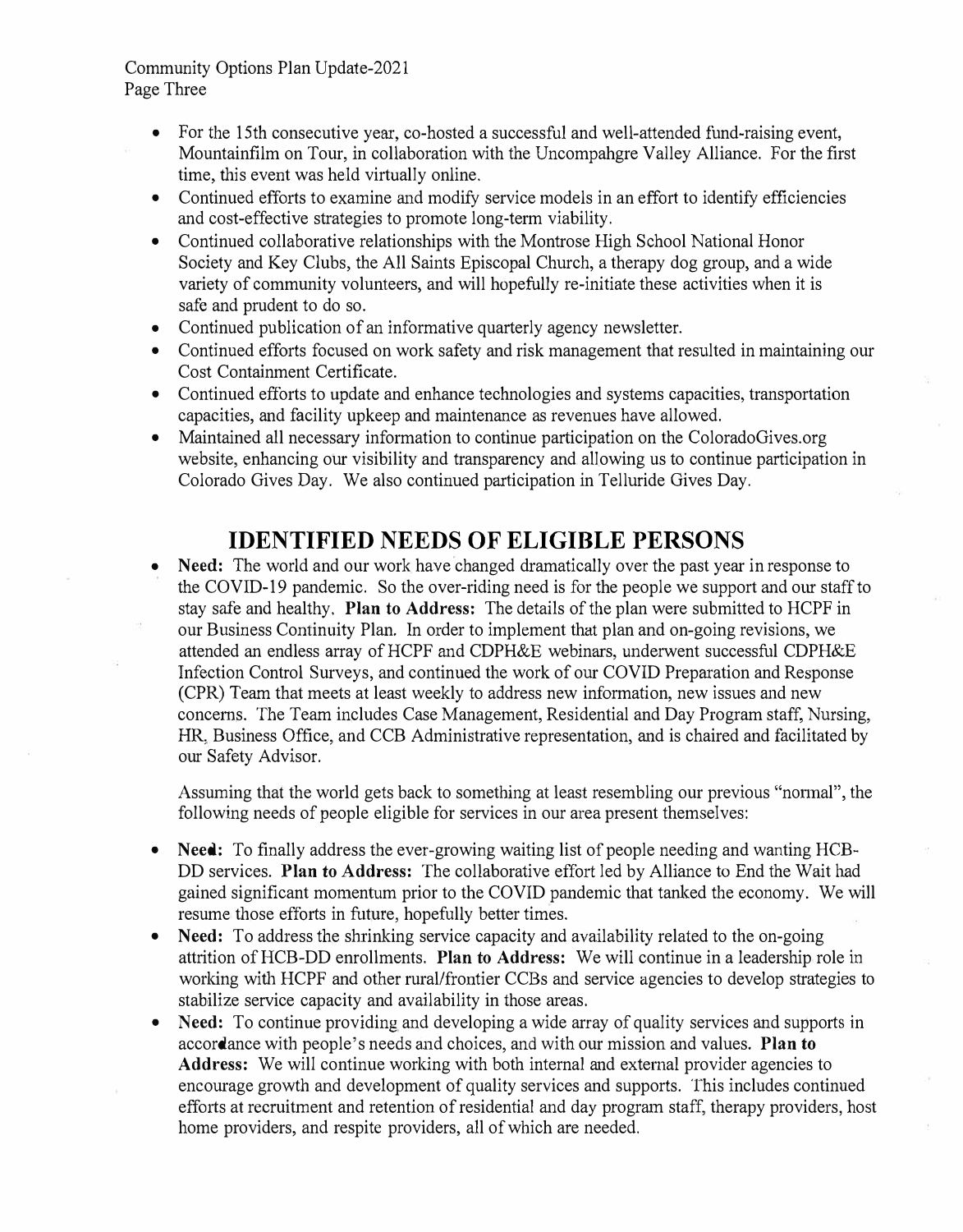Community Options Plan Update-2021 Page Four

- Need: To continue efforts to develop and diversify community employment and volunteer opportunities and meaningful day activities, and to come into compliance with the HCBS Settings Rules. Plan to Address: We will continue working with both internal and external provider agencies to encourage growth and development of quality services and supports.
- Need: To continue developing a broad range of leisure, social, experiential, educational,  $\bullet$ recreational, and exercise activities, both in our facilities and in community settings in accordance with the HCBS Settings Rules. Plan to Address: We will continue working with both internal and external provider agencies to encourage growth and development of quality services and supports, particularly with regards to expanding access to Supported Community Connection services.
- Need: To increase the availability of mental health services for the people we support. **Plan to Address:** To continue working with local mental health agencies and on a broader systemic level to assure that people with IDD have access to necessary mental health services and interventions.
- Need: To assist people engaged in sub-minimum wage employment in transitioning to competitive employment, volunteerism, or other services. Plan to Address: To continue to be involved in the drafting, passage and implementation of SB 21-039, and other strategies to decrease utilization of sub-minimum wage employment.
- Need: To continue developing collaborative relationships with community partners such as the local high schools, service clubs, advocacy organizations, Colorado Mesa University, local city and county governments, and the local business community, as well as efforts aimed at public awareness and education. Plan to Address: We will continue to seek opportunities to engage in collaborative efforts with all of these entities, and will also continue writing a monthly column about our agency and people with IDD in the Montrose Daily Press.
- Need: To continue efforts to maintain, upgrade, and replace aging vehicles, facilities,  $\bullet$ and infrastructure as is financially feasible. Plan to Address: Within our agency, we will continue our fund-raising efforts, continue to write grants, and seek other sources of funding in order to support the infrastructure necessary to meet the needs of the people we serve.

### **LOCAL ISSUES IMPACTING THE DESIGNATED SERVICE AREA**

The reality is that the vast majority of issues impacting our designated service area are not local issues, but rather systemic, external issues over which we have little control, and that have major impacts on the people we serve and their families, the CCB, service providers, and employees. As stated previously, all of these issues have been exacerbated by the COVID-19 crisis, which remains the overriding issue and has implications for each of the following.

• Issue: The continued financial viability of the CCB/CMA and primary service provider in this six-county area. Plan to Address: To continue working with HCPF, the JBC, and the General Assembly on the many systemic funding issues. On an internal basis, we continued working with our lenders to restructure debt; relinquished our Class B Home Care Agency license to decrease FTE, administrative requirements, and services for which the rates do not support the services; continued to write grants and seek other fund-raising opportunities; implemented a partially self-funded health insurance plan that uses a "cutting-edge" Reference Based Pricing model to help contain mandated health insurance costs; and continued to examine service models for other possible efficiencies or other opportunities to decrease expenses.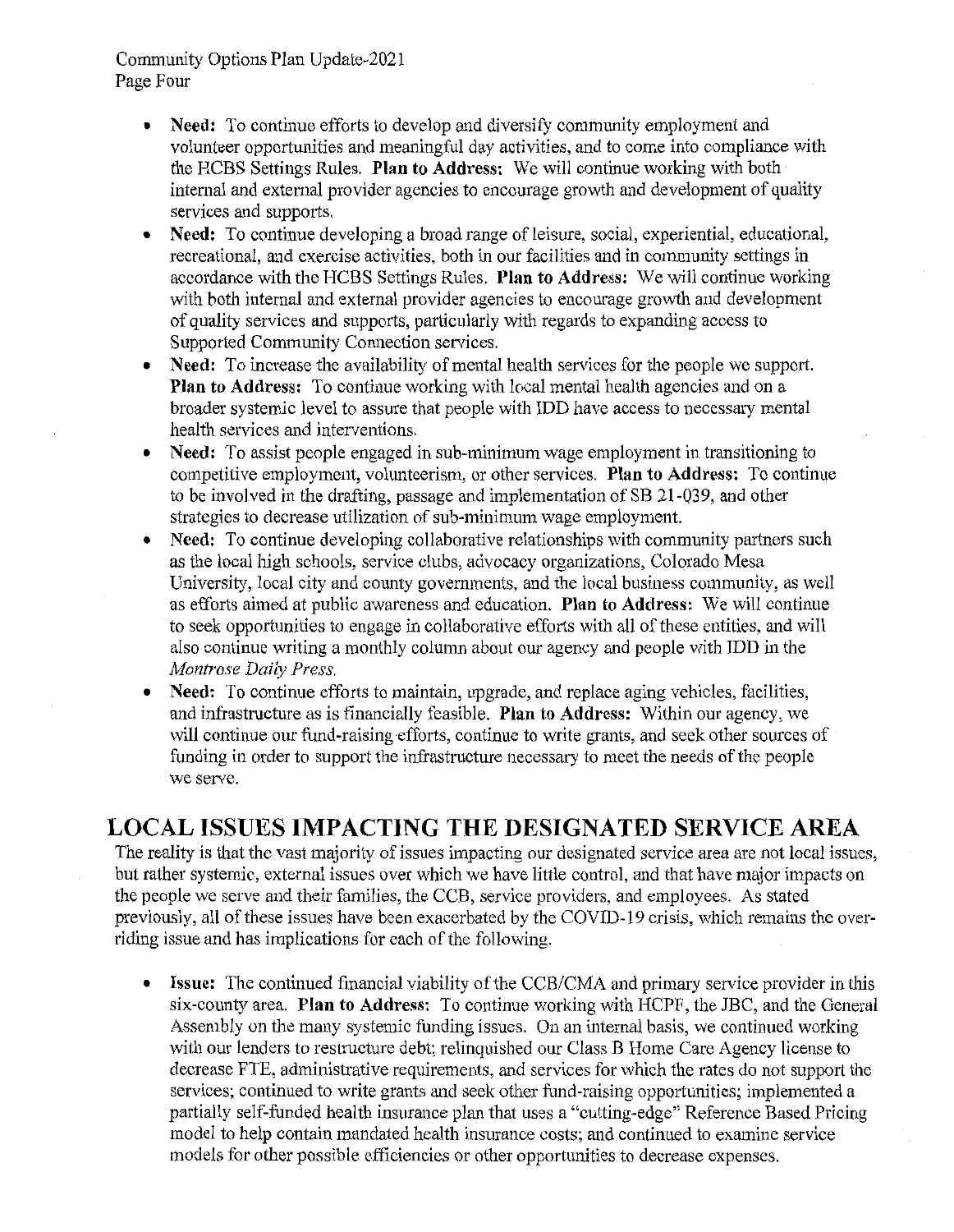#### Community Options Plan Update-2021 Page Five

- Issue: As stated previously, to finally address the ever-growing waiting list of people needing and wanting HCB-DD services. Plan to Address: The collaborative effort led by Alliance to End the Wait had gained significant momentum prior to the COVID pandemic that tanked the economy. We will resume those efforts in future, hopefully better times.
- **Issue:** The need for the state to develop and implement an efficient, effective, and equitable allocation methodology for HCB-DD enrollments that maintains statewide access to services and addresses the attrition of enrollments in rural communities throughout the state. Plan to Address: To continue in a leadership role with HCPF and other rural CCBs and, if necessary, the General Assembly to develop allocation methodologies that stabilize statewide access to services.
- Issue: The need for the state to address compliance with federal Conflict Free Case Management requirements in a way that minimizes the impact on people receiving services and their families, Case Management Agencies, Direct Service Providers, and employees, especially given the complexities and lack of service capacity in rural/frontier areas of the state, and which provides choice and respects those choices. Plan to Address: To continue to be actively involved with HCPF and the General Assembly to better understand the implications of a rural exception and CCB Designation; to actively participate in the drafting and passage of HB 21-1187, and participate in the promulgation of rules and regulations related to the implementation of CFCM that will minimize the impact on people receiving services, their families, and our agency.
- Issue: The lack of service capacity in our rural area that has been exacerbated by inadequate rates and the new requirements that providers become Medicaid providers and implement Electronic Visit Verification, many of whom are unwilling to do so. Plan to Address: To continue encouraging service providers to expand the scope of their services, and continue working with HCPF and the JBC to increase rates to where they actually cover the cost of providing services.
- **Issue:** The ever-increasing complexity and volume of work expected of our agency and staff, including the new billing requirements in the Early Intervention program, which has dramatically complicated that program. This situation is also exacerbated by years of inadequate administrative funding that does not allow us to increase FTE to deal with these additional requirements, but rather, we keep piling additional demands onto already overworked employees. Plan to Address: To continue working with our state partners at HCPF, CDPH&E, and DHS to seek administrative relief, avenues to simplify our service system, and funding to cover the costs of these ever-increasing responsibilities.
- Issue: The overly-aggressive SPALS and service caps that have been imposed in SLS and Day Services have significantly decreased the amount of services that people are able to receive, and also contribute to reversions in the DD allocation. The cap in the number of Day Program units has led to a reduction of one day/week of service, placing major hardships on many families and HH providers, and driving significant unfunded expenses onto residential service providers. Plan to Address: To continue to work with HCPF to modify and/or remove these service limitations in future Waiver amendments.
- **Issue:** The collapse of salary structures due to increases in the Minimum wage and stagnant rates that have led to a pay increase of \$4+/hour over the past 5 years for DSPs, while there has been no funding available to increase the wages of mid and upper management staff. Plan to Address: To continue working with HCPF and the JBC to increase rates to where they actually cover the cost of providing services.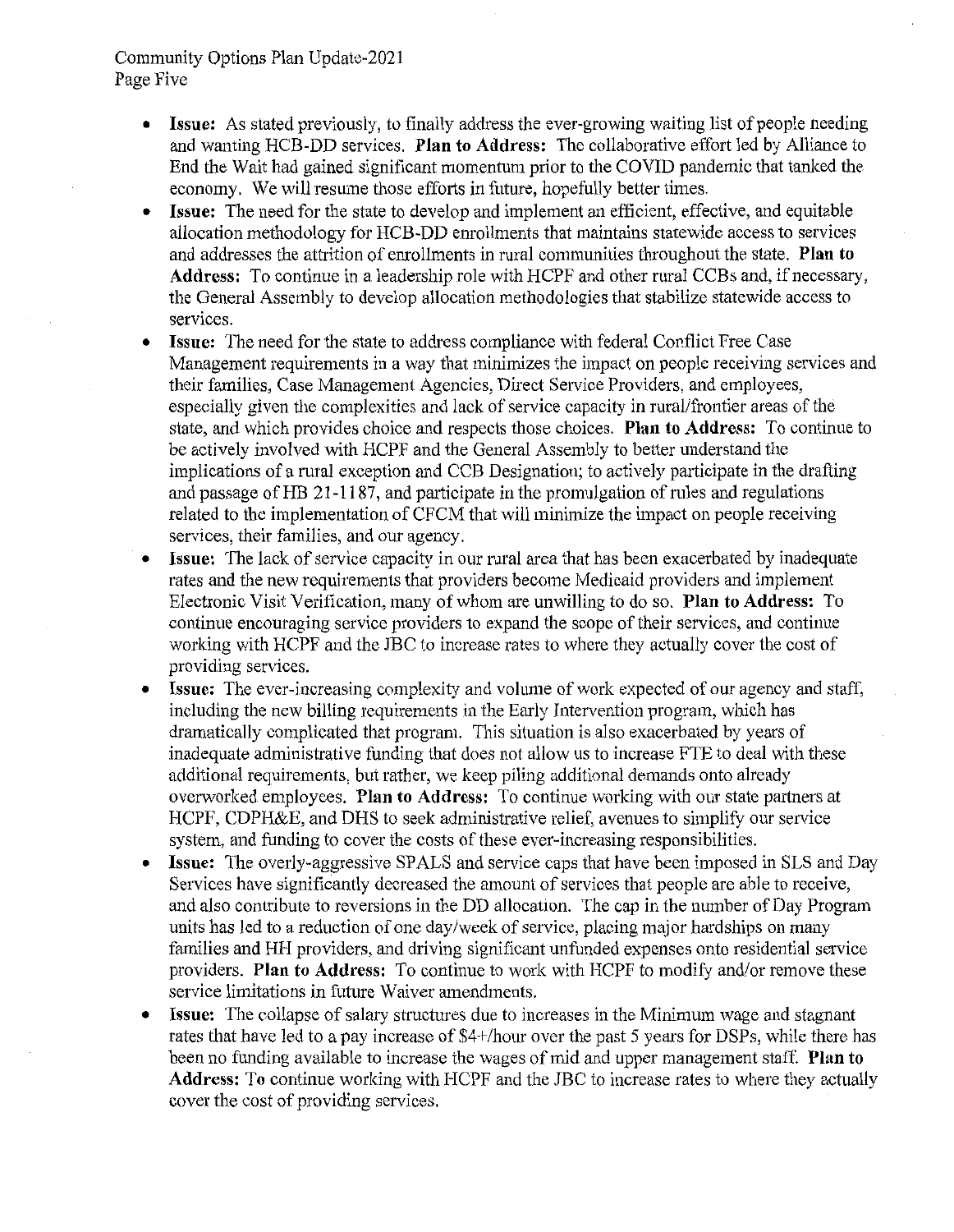Community Options Plan Update-2021 Page Six

- Issue: High turnover that impacts continuity of care, and the need for rates that actually cover the cost of providing services and that would allow the CCB and service agencies to recruit and retain quality employees and contractors. This has been exacerbated by the increases in the Minimum Wage and the fact that we have some of the highest health insurance costs in the nation, both of which have dramatically increased payroll expense, with minimal corresponding increase in rates/revenues. Plan to Address: To continue working with HCPF and the JBC to increase rates, and to continue to explore other avenues to improve recruitment and retention including improved staff training.
- Issue: High retirement-related turnover among the upper and middle management of both CCB and Program staff at Community Options. Plan to Address: Succession planning and recruitment efforts are underway.

#### **PROCESS TO SOLICIT LOCAL INPUT**

Constituency and other input into this Plan Update was obtained through the following sources:

- 1. Due to the COVID-19 outbreak, we were unable to hold our usual large Public Forum meetings. Therefore, Satisfaction Survey/Public Input questionnaires were mailed to 221 parents/guardians/family members, providers, allied human service agencies, elected officials, school districts, law enforcement agencies, etc, and also distributed to people receiving services and Community Options employees and contractors. Input was obtained from 71 people, including 45 adults involved in HCB-DD and SLS services, 15 parents/guardians/family members, and 11 Community Options employees/contractors.
- 2. A Semi-Annual Monitoring Review process was utilized whereby we review the following for trends and concerns: Incident Report tracking; Complaint Logs; Human Rights Committee recommendations; Allegations of Mistreatment, Abuse, Neglect, and Exploitation; Critical Incidents; Comprehensive Life Reviews; On-site Programmatic Monitoring; Personal Needs Audits; and Satisfaction Survey results. Additionally, information submitted for all required Contract Deliverables was analyzed and utilized.

### **AVAILABILITY OF THIS PLAN UPDATE DOCUMENT**

A copy of our Plan Update and the attached documents will be posted on our website, and copies will be made available free of charge to staff, the Board of Directors, Family Support Council, Human Rights Committee, elected officials, allied human service agencies, and anyone else who indicates an interest.

Attachment:

Sample Satisfaction Survey/Public Input questionnaire